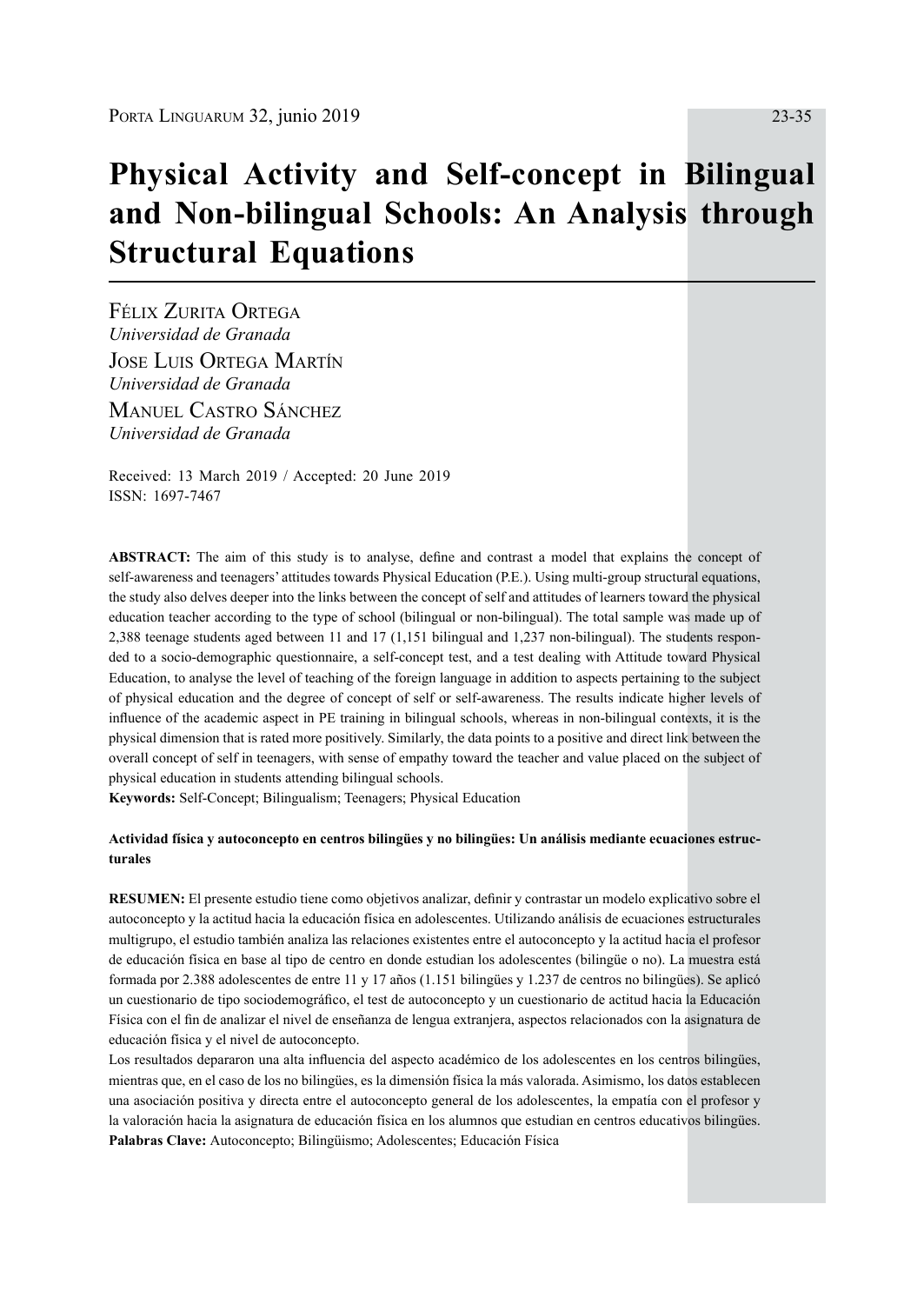## **1. Introduction**

Bilingual education is now a reality in schools in Spain, where its beneficial results are notable (Boldizsár, 2003; Durán & Beltrán, 2016) both from the point of view of the student's learning process and from the perspective of their overall training as autonomous individuals, which is a cornerstone of all the initial stages of education (Halbach, 2008). When we define bilingual education in its widest sense and broadest scope, we talk about implementing a syllabus where two languages are used to teach various academic subjects (Madrid & Corral-Robles, 2018).

By integrating bilingualism into the school system, knowledge is elevated to a higher status on the list of the perceived needs of the students by underlining the importance of communication skills and control of a foreign language. The value of knowing a foreign language is perceived as a need in order to achieve success in the new contexts of our present society (Gómez, Solaz & Sanjosé, 2014). In the present language learning process, it is considered basic to take into account aspects relating to intercultural sensitivity and sociolinguistics (Frank, 2000; González, 2015). One of the key elements in this process is that speaking various languages allows for greater cooperation, mobility and understanding between European citizens (Boldizsár, 2003).

Of the many factors that come into play when studying a foreign language, several authors, for instance, Rodríguez-Parra, Buiza, Adrián & Alegría (2012) and Castejón (2014), have singled out certain parameters that have a bearing on the learning process. These variables include external elements such as setting, context and situation, and internal elements, like the mother tongue, world knowledge and linguistic know-how; others are individual factors, such as age, motivation and aptitude, among others (García-Sánchez & Cruz, 2013; Pérez-Puente, 2006; Ramos, 2011). Another aspect that weighs heavily on the learning process is the kind of demands placed on Primary and Secondary school teachers for them to be permitted to participate in bilingual programmes, at the level of language proficiency and at the level of the knowledge needed of the subjects that are studied in English (Durán, 2018).

In the case of the students, a further consideration of importance is the image that a person has of him/herself (self-esteem or self-awareness), which is of interest both at an individual and a collective level. Over the last few years, international research has offered significant insights into self-concept, affording a greater understanding of this fundamental aspect of education (García & Musitu, 1999; Wilkins, Butt, Kratochvil & Balakrishnan, 2016). The subject has been examined in a wide variety of studies, some of which have analysed social aspects (Goñi & Fernández, 2007; Fernández-Zabala, Rodríguez-Fernández & Goñi, 2016), others emotional perspectives (Jiménez-Morales & López-Zafra, 2008), and others still academic performance (Gargallo, Garfella, Sánchez, Ros & Serra, 2009; Lohbeck, Nitkowski & Petermann, 2016), psychological insights (Flores, Medrano & Manoiloff, 2014; Gámez, Díaz, Marrero, Galindo & Breva, 2014) or physical and sport influences (Goñi, Madariaga, Axpe & Goñi, 2011; Zurita, Castro-Sánchez, Álvaro, Rodríguez & Pérez, 2016). Virtually all the researchers agree that attitudes, behaviour and the learning processes acquired during the teenager years and post-teens have a weighty bearing on later adult life (González-Valero, Zurita-Ortega & Martínez-Martínez, 2017; Castro-Sánchez, Zurita-Ortega, García-Mármol & Chacón-Cuberos, 2019).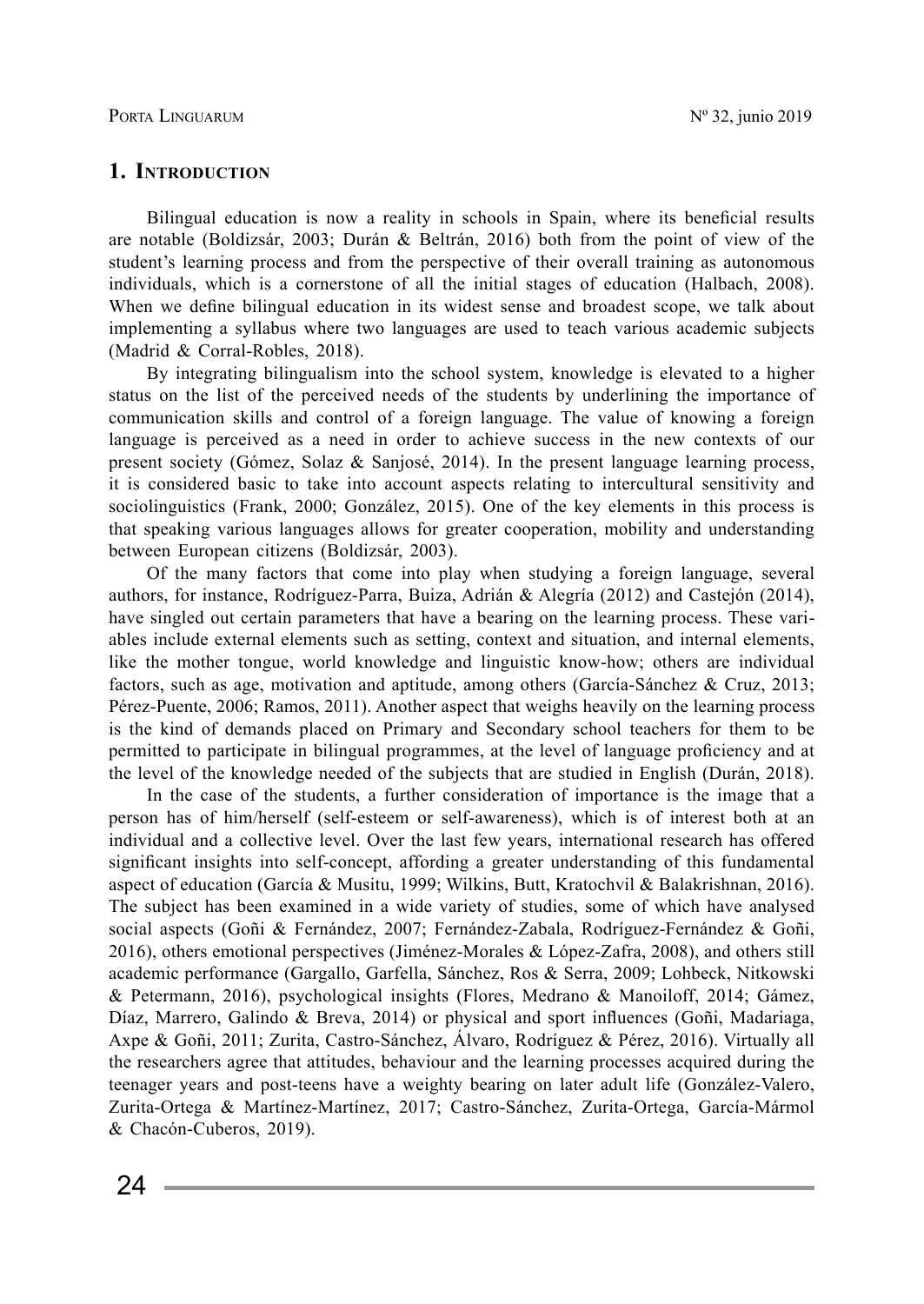FÉLIX ZURITA, JOSÉ LUIS ORTEGA AND MANUEL CASTRO Physical Activity and Self-concept...

The teacher is a key element in second-language learning (Morales, Calvo & Bialystok, 2013; Hoffmann, 2014) and, together with the family, constitutes a decisive factor in the learning process (González-Pienda, Núñez-Pérez, González-Pumariega, Álvarez, Roces & García, 2002; Castejón, 2014). Thus, studies focus ever more on how learning can be enhanced and what new methodologies can be deployed to positively favour the acquisition of a second language.

Bilingualism and physical education have been the focus of much research (Amor  $\&$ Pascual, 2012; Salvador, Chiva & Fazio, 2016; Hernández-Garijo, Hortigüela & Pérez-Pueyo, 2018; García-Calvo & Salaberri, 2018) and indicate how action and performance, games and mimicry can improve foreign language learning, always factoring in the significance of context and the possibility of promoting psycho-social, emotional and neuro-motor aspects.

There are few contrastive studies, however, in the context of physical education training in a second language or the potential emotional, social, physical, family and academic benefits of the same as opposed to non-bilingual physical education training. This article, then, aims to define and contrast a model that explains concept of self and attitude toward physical education in teenagers, together with the links between them depending upon the type of school (bilingual or non-bilingual), using multi-group structural equation analysis.

## **2. Material and methods**

#### **2.1. Participants**

This cross-sectional descriptive research study had a total of 2,388 participants aged between 11 and 17 (Average = 13.85 years old; SD= 1.268), 1,036 of whom were male (43.39%) and 1,352 female (56.61%), with 1,151 students from bilingual (48.2%) and 1,237 from non-bilingual (51.8%) schools. The participants were spread over eight cities in Andalucía (Spain), all of them public and charters schools under the same bilingual policy. There are two sessions of one hour each in all of these schools. The sample was obtained via a convenience sampling of Spanish teenagers. It should be noted that 281 mistakenly completed questionnaires were eliminated from the final analysis.

## **2.2. Tools**

Three tools were used to carry out this investigation. The first was a socio-demographic questionnaire, where we defined the subjects' gender (male or female) age, physical activity, type of educational centre (bilingual or non-bilingual) and whether the academic subject of physical education was given in English or in some other language.

The second questionnaire to be completed was an *Autoconcepto Forma 5* (AF5), based on that designed by García & Musitu (1999). This tool builds on the theoretical model of Shavelson et al. (1976) and is made up of 30 questions grouped together over five dimensions: academic aspects (items 1, 6, 11, 16, 21 and 26), social considerations (items 2, 7, 12, 17, 22 and 27), emotional perspectives (items 3, 8, 13, 18, 23 and 28), family bearing (items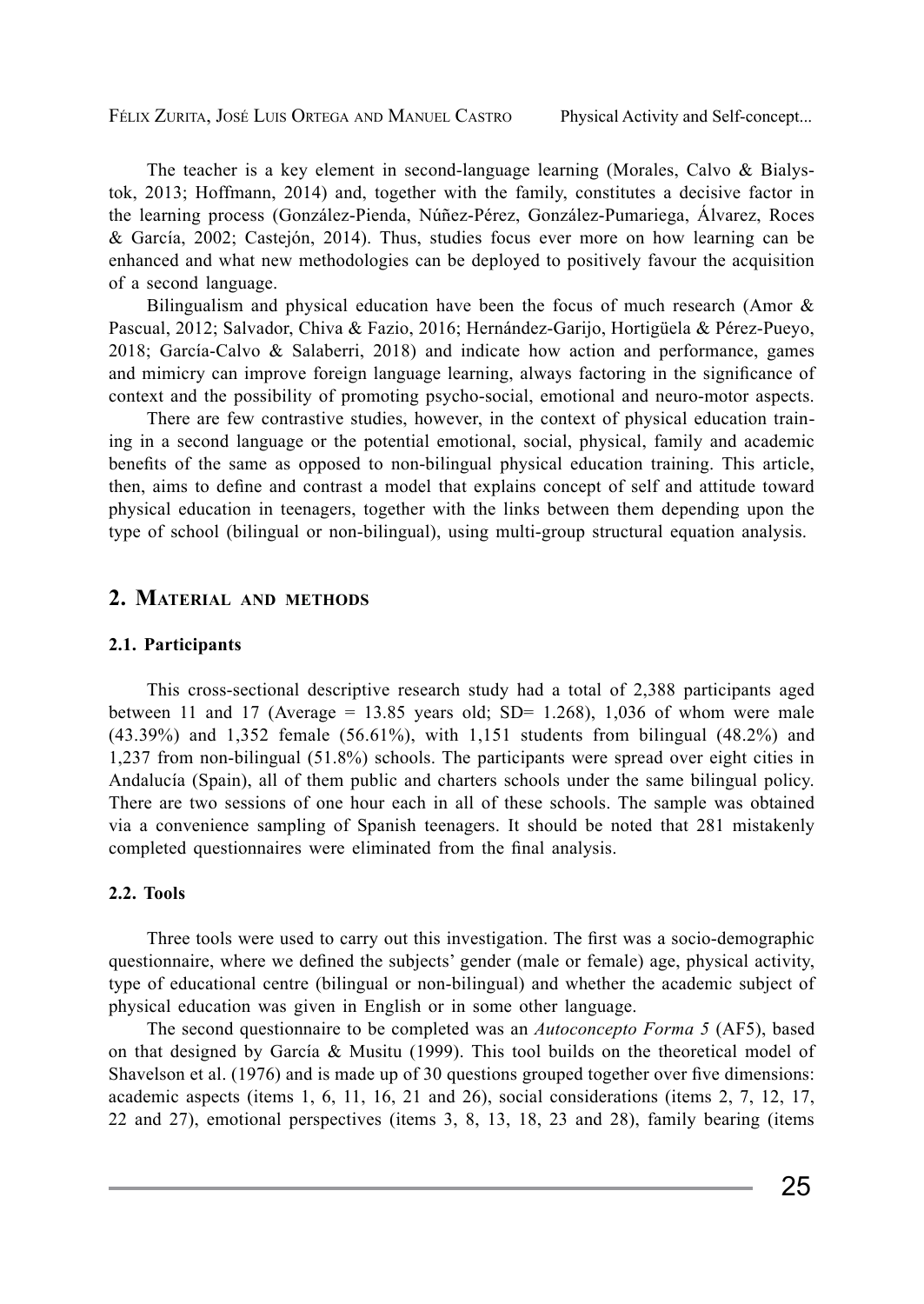4, 9, 14, 19, 24 and 29) and the physical dimension (items 5, 10, 15, 20, 25 and 30), each of which was measured with a Likert scale from 1 ("never") to 5 ("always"). This type of response was an adaptation, based on originals from, among others, Salum-Fares, Marín & Reyes (2011) and Zurita et al. (2016). In our study, the Cronbach alpha was 0.875.

The third tool used was a test of Attitude toward Physical Education as designed by Moreno et al. (2003). The test is made up of 56 items that evaluate interests and attitudes of PE students on a Likert scale of 1 to 4 where, 1 represents total disagreement and 4 corresponds to total agreement. The analysis is designed over seven dimensions: the evaluation of the subject and the teacher of Physical Education (items 6, 10, 17, 18, 21, 30, 37, 38, 43, 51 and 55), the difficulty of Physical Education (items 4, 11, 19, 26, 36 and 44), the usefulness of Physical Education (items  $1, 5, 12, 15, 16, 31, 32, 35, 40$  and  $42$ ), empathy felt toward teacher and subject (items 2, 3, 7, 8, 23 and 48), concordance with organisation of the subject (items 13, 14, 24, 52 and 54), preference for Physical Education and Sports (items 20, 28, 34 and 50) and Physical Education as Sport (items 25, 45, 47 and 49). The Cronbach's alpha in our study was 0.902.

#### **2.3. Procedures**

The questionnaires were distributed in class after receiving the students' informed consent and completed in groups under the supervision of the researchers who had been previously trained to that end. The students first received instructions where they were told that their privacy would be safeguarded, and the ends to which the results were to be used. The participants were not informed of the main objective of the study in order to preclude insincere responses or social bias. The study was approved by the Ethics committee at the University of Granada (Code 641/CEIH/2018).

### **2.4. Data Analysis**

IBM SPSS® (version 22.0 for Windows) Statistical Analysis Software was used to give the basic descriptive analyses. IBM AMOS® 23 was used to analyse the links that existed between the implied constructs of the structural model. Once the theoretical model had been developed, a route analysis was carried out where matrix links were considered working on the basis of multi-group analysis with gender as the defining group variable. As such, two different structural models were designed to establish links between the variables studied according to gender.

The route models were shaped from eight observable and one latent variable to define the indicators (Figure 1). The models offer causal explanations of the latent variable from the links observed between the indicators, considering the reliability of the measurements. They likewise include measurement errors over the observable variables in order for these to be directly controlled. The single-direction arrows are lines of influence between the latent and observable variables and these are interpreted as multi-variant regression coefficients.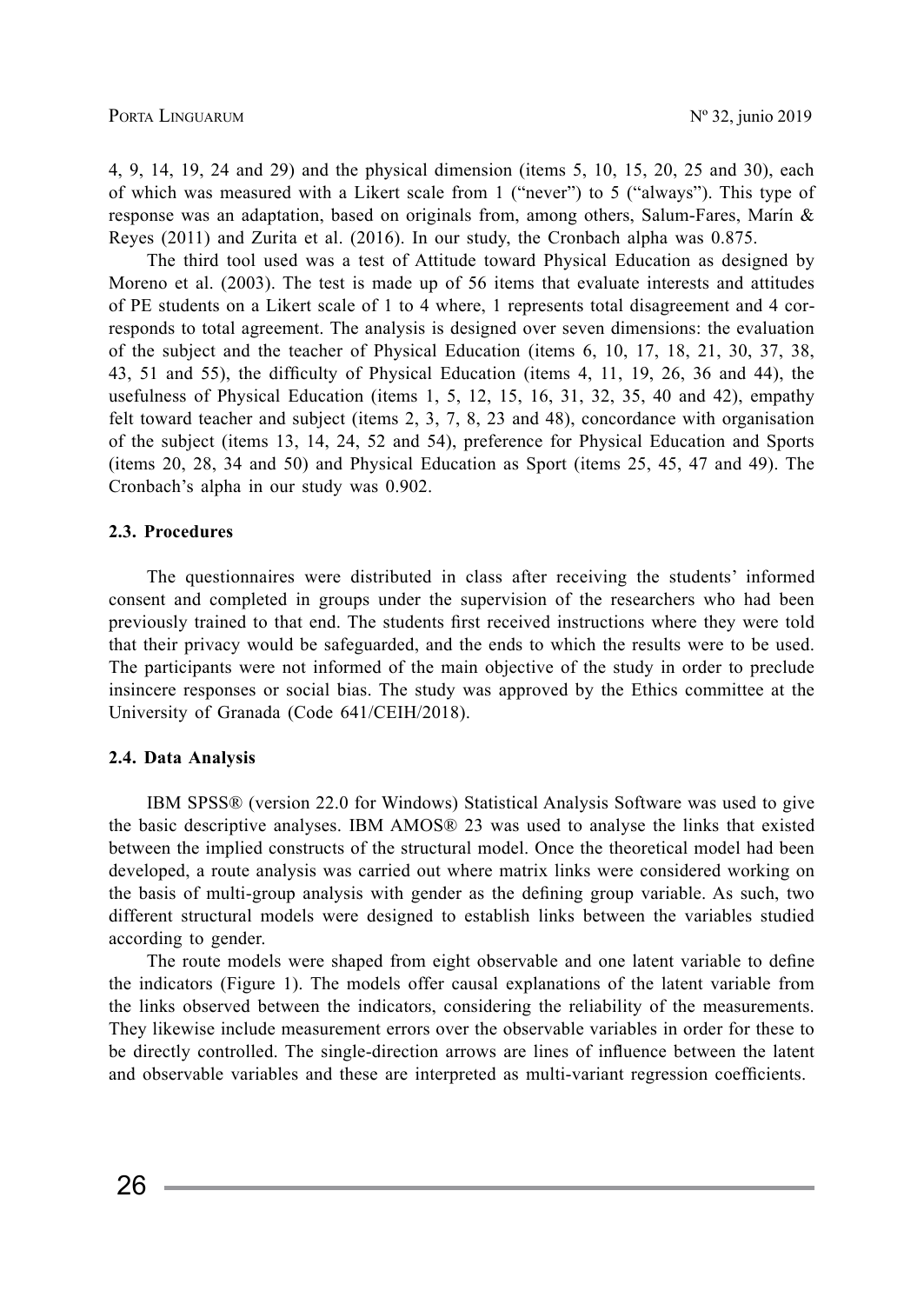

*Figure 1. Theoretical Model*

Note 1: Self-concept (SC); Academic self-concept (A); Social self-concept (S); Emotional self-concept (E); Family self-concept (FM); Physical self-concept (P); Empathy with Teacher and Subject (ETS); Assessment rating of Subject of Physical education and Teacher (SAPET); Preference for PE as Sport (PPES).

The concept of self (SC) acts as an exogenous variable and can be inferred from five indicators: A (Academic self-concept), S (Social self-concept), E (Emotional self-concept), FM (Family self-concept) and P (Physical self-concept). The Assessment rating of subject and PE teacher (SAPET) acts by way of endogenous variable, influenced by concept of self (SC) and empathy felt toward subject and teacher (ETS).

The fit of the model was tested for compatibility and empirical information obtained. The reliability of the fit was carried out using the Goodness-of-fit criteria of Marsh (2007, p.785). In the case of the Chi-square model fit, the non-significant associated p values indicate a good model fit. The Comparative Fit Index value (CFI) is acceptable with values over .90 and excellent when values surpass .95. The Normalised Fit Index value (NFI) should be over .90. The Increase Fit Index value (IFI) is acceptable at values over .90 and excellent for values over .95. Last, the Root Mean Square Error of Approximation value (RMSEA) is excellent if it is under .05 and acceptable if under .08.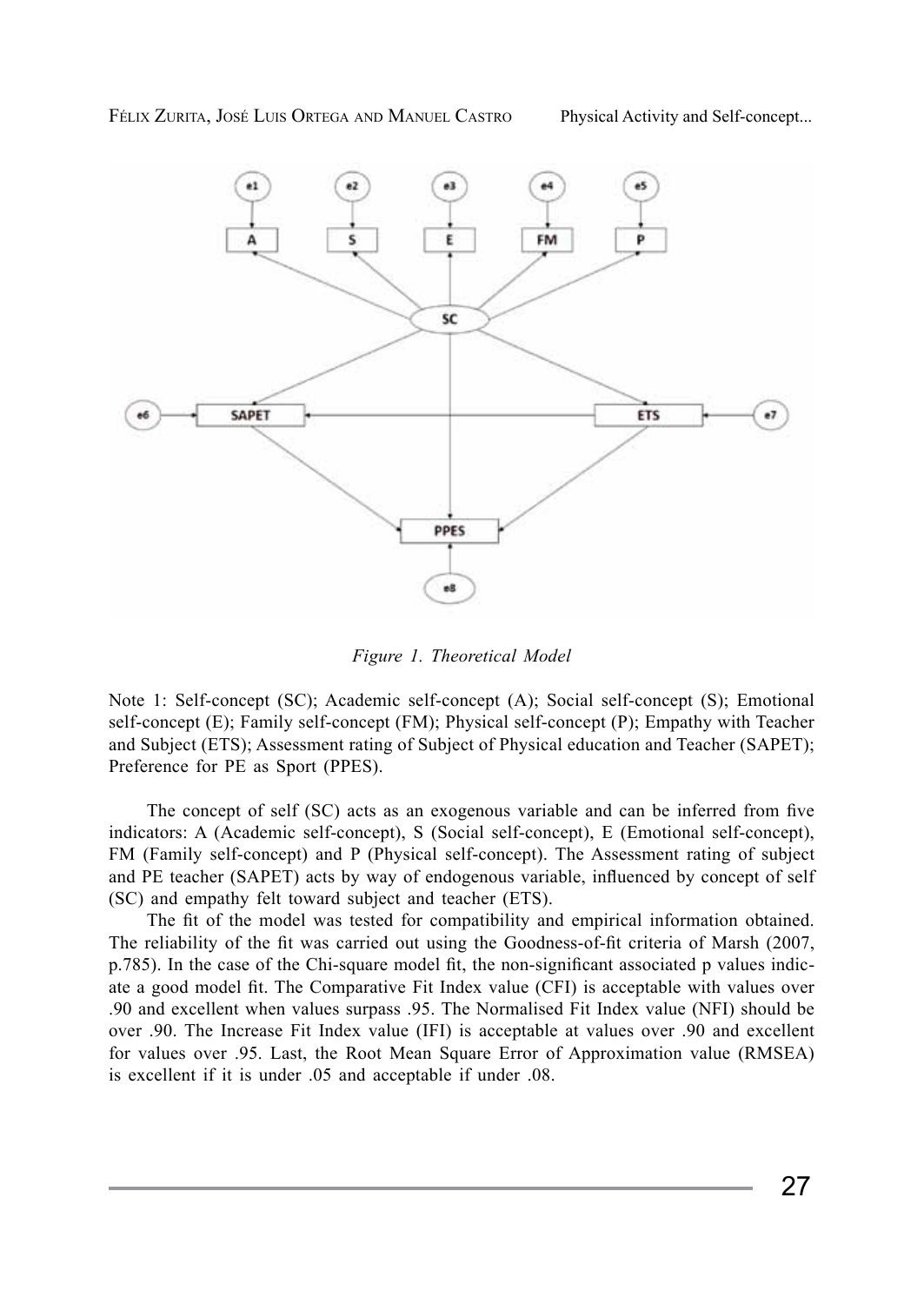Porta Linguarum Nº 32, junio 2019

## **3. Results**

The structural equation model proposed in accordance with the type of school analysed reveals a good fit over all the indices of evaluation. The Chi-square offers a significant value for p  $(\gamma 2 = 322.572; DF = 34; p < 0.001)$ . Nevertheless, this index does not allow for interpretation in a standardised manner, plus the additional problem that is posed as a result of its sensitivity to sample size (Marsh, 2007, p.785). Thus, other standardised fit indices are used that are less susceptible to sample size. The Comparative Fit Index (CFI) gives a value of 0.907 that is acceptable. The Normalised Fit Index (NFI) offers a value of 0.901 and the Increase Fit Index (IFI) is 0.907, both of which are acceptable. The Root Mean Square Error of Approximation (RMSEA) gives an acceptable value of .066. In Figure 2 and Table 1, the calculated values of the parameters of the structural model are given for teenagers who study in bilingual schools. Said values must be of an adequate magnitude and their effects significantly different from zero. Likewise there should be no improper values such as negative variances.



*Figure 2. Structural Equation Model for teenagers in bilingual schools*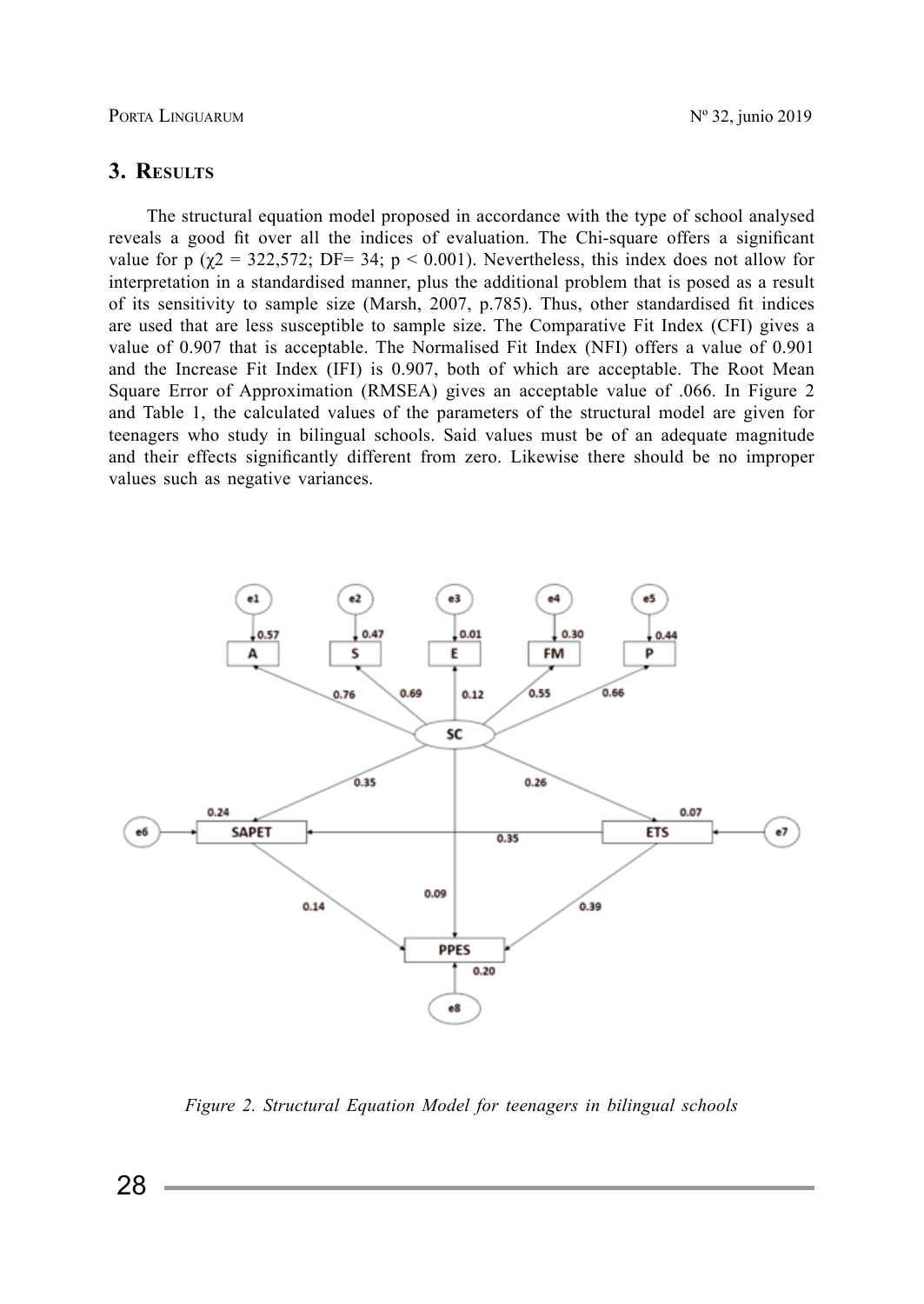|              | Links between |              |                    | P.E.R. |                          |       |                    |
|--------------|---------------|--------------|--------------------|--------|--------------------------|-------|--------------------|
| variables    |               |              | <b>Estimations</b> | S.E.   | C.R.                     | P     | <b>Estimations</b> |
| <b>ETS</b>   | $\leftarrow$  | <b>SC</b>    | 0.319              | 0.024  | 13.205                   | ***   | 0.264              |
| <b>SAPET</b> | $\leftarrow$  | SC           | 0.297              | 0.015  | 19.466                   | ***   | 0.350              |
| <b>SAPET</b> | $\leftarrow$  | <b>ETS</b>   | 0.296              | 0.013  | 22.463                   | ***   | 0.351              |
| A            | $\leftarrow$  | <b>SC</b>    | 1.000              | -      | $\overline{\phantom{0}}$ | $***$ | 0.758              |
| S            | $\leftarrow$  | <b>SC</b>    | 0.779              | 0.027  | 29.165                   | ***   | 0.689              |
| E            | $\leftarrow$  | <b>SC</b>    | 0.145              | 0.023  | 6.205                    | ***   | 0.116              |
| <b>FM</b>    | $\leftarrow$  | <b>SC</b>    | 0.554              | 0.022  | 24.962                   | ***   | 0.546              |
| P            | $\leftarrow$  | SC.          | 0.804              | 0.025  | 32.659                   | $***$ | 0.662              |
| <b>PPES</b>  | $\leftarrow$  | <b>SAPET</b> | 0.167              | 0.022  | 7.411                    | ***   | 0.139              |
| <b>PPES</b>  | $\leftarrow$  | <b>ETS</b>   | 0.392              | 0.016  | 24.705                   | ***   | 0.389              |
| <b>PPES</b>  | $\leftarrow$  | <b>SC</b>    | 0.111              | 0.025  | 4.468                    | ***   | 0.091              |

*Table 1. Structural Model in teenagers in bilingual schools*

Note1: SC, Self-concept; A, Academic SC; S, Social SC; E, Emotional SC; FM, Family SC; P, Physical SC; SAPET, Subject and PE teacher assessment rating; ETS, Empathy for teacher and subject; PPES, PE and sport preference.

Note2: P.R., Regression weightings; P.E.R., Standardised Regression Weighting; S.E., Standard Error of Estimate; C.R., Critical Ratio.

Note3: \*\*\* Link between statistically significant variables at level p< 0.001

Statistically significant positive and direct links at level  $p \le 0.001$  can be observed between concept of self and its component dimensions. When we analyse the weighted influence of the indicators of self-concept, we can see that the academic dimension reveals greatest correlation with SC ( $r = 0.758$ ) followed respectively by the social ( $r = 0.689$ ), physical ( $r = 0.662$ ) and family dimensions ( $r = 0.546$ ) with emotional dimensions exerting least influence  $(r = 0.116)$ .

Likewise, statistically significant positive and direct links are to be seen ( $p < 0.001$ ) between Self Concept and Empathy felt toward Subject and PE teacher (r = 0.264). Statistically significant variables at level  $p < 0.001$  are also to be noted between Self Concept and Assessment Rating of PE teacher and subject, revealing that there is a direct link ( $r =$ 0.350) of average correlation strength. Self-Concept and Preference for PE and Sport also give a positive and direct link but with a low correlation strength ( $r = 0.091$ ;  $p < 0.001$ ).

Empathy felt toward subject and PE teacher and Assessment Rating of subject and PE teacher show a direct and positive link ( $r = 0.351$ ;  $p < 0.001$ ) with average correlation strength. Additionally, Empathy felt toward subject and PE teacher links directly and positively to Preference for PE and sport with average correlation strength ( $r = 0.389$ ; p < 0.001). Finally, Assessment rating of subject and PE teacher links directly and positively to Preference for PE and sport with a low correlation strength ( $r = 0.139$ ;  $p < 0.001$ ).

The estimated values for the parameters of the structural equation model for students attending non-bilingual schools are shown in Figure 3 and Table 2. These must be of an adequate magnitude and present effects significantly different from zero. Likewise, as before, they should not give any improper estimations such as negative variances.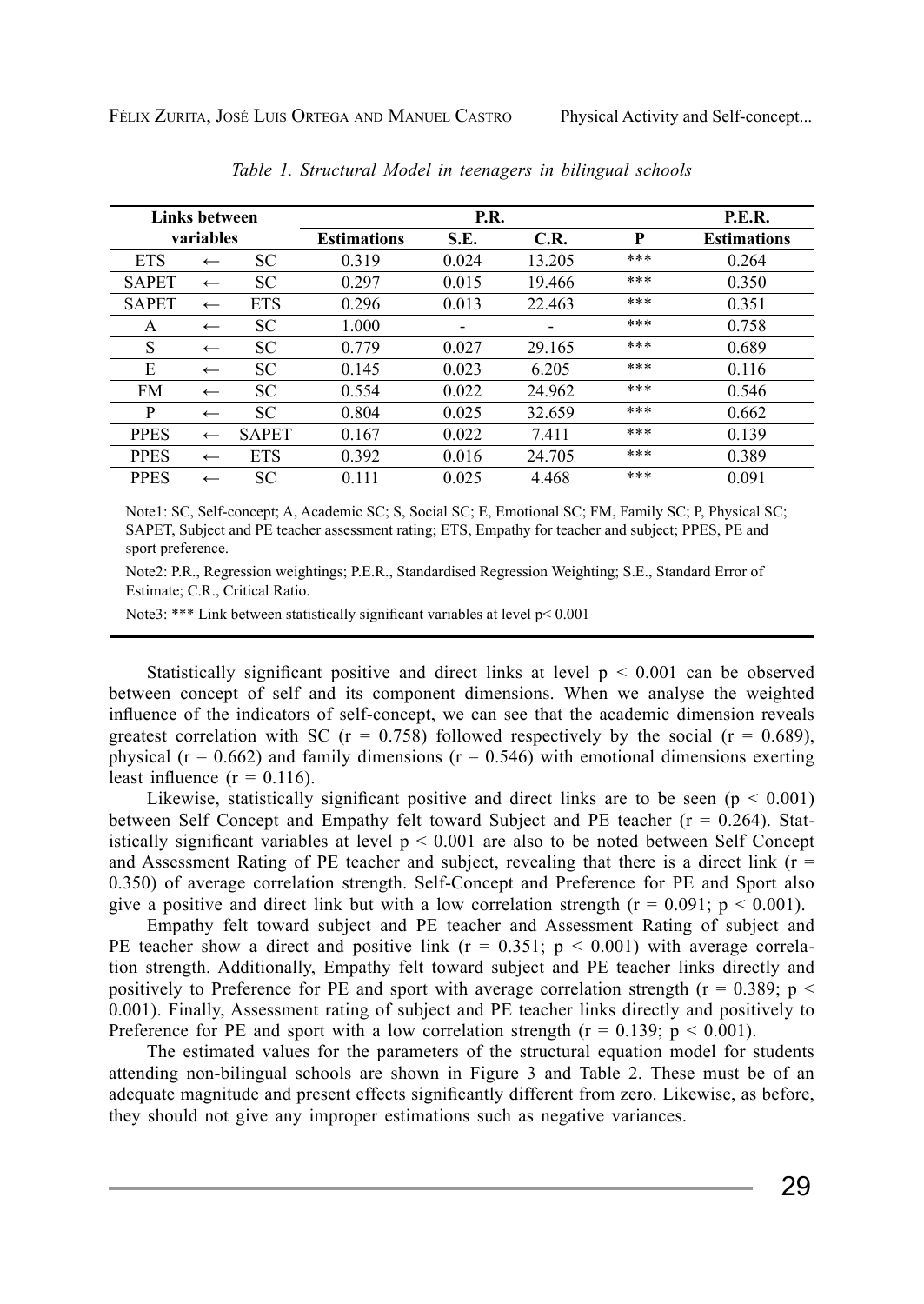

*Figure 3. Structural equation model for teenagers attending non-bilingual schools*

|              | Links between |              |                    | P.E.R.                   |                          |     |                    |
|--------------|---------------|--------------|--------------------|--------------------------|--------------------------|-----|--------------------|
| variables    |               |              | <b>Estimations</b> | S.E.                     | C.R.                     | P   | <b>Estimations</b> |
| <b>ETS</b>   | $\leftarrow$  | <b>SC</b>    | 0.138              | 0.018                    | 7.511                    | *** | 0.141              |
| <b>SAPET</b> | $\leftarrow$  | <b>SC</b>    | 0.292              | 0.019                    | 15.000                   | *** | 0.286              |
| <b>SAPET</b> | $\leftarrow$  | <b>ETS</b>   | 0.262              | 0.013                    | 20.405                   | *** | 0.302              |
| A            | $\leftarrow$  | <b>SC</b>    | 1.000              | $\overline{\phantom{a}}$ | $\overline{\phantom{a}}$ | *** | 0.618              |
| S            | $\leftarrow$  | <b>SC</b>    | 0.612              | 0.019                    | 32.532                   | *** | 0.658              |
| E            | $\leftarrow$  | <b>SC</b>    | 0.095              | 0.028                    | 3.332                    | *** | 0.064              |
| <b>FM</b>    | $\leftarrow$  | SC           | 0.426              | 0.016                    | 27.116                   | *** | 0.526              |
| P            | $\leftarrow$  | <b>SC</b>    | 1.141              | 0.038                    | 30.219                   | *** | 0.764              |
| <b>PPES</b>  | $\leftarrow$  | <b>SAPET</b> | 0.071              | 0.020                    | 3.486                    | *** | 0.061              |
| <b>PPES</b>  | $\leftarrow$  | <b>ETS</b>   | 0.230              | 0.018                    | 12.809                   | *** | 0.228              |
| <b>PPES</b>  | $\leftarrow$  | <b>SC</b>    | 0.097              | 0.019                    | 5.249                    | *** | 0.099              |

*Table 2. Structural model for teenagers in non-bilingual schools*

Note 1: SC, Self-concept; A, Academic SC; S, Social SC; E, Emotional SC; FM, Family SC; P, Physical SC; SAPET, Subject and PE teacher assessment rating; ETS, Empathy for teacher and subject; PPES, PE and sport preference.

Note 2: P.R., Regression weightings; P.E.R., Standardised Regression Weighting; S.E., Standard Error of Estimate; C.R., Critical Ratio.

Note 3: \*\*\* Link between statistically significant variables at level p< 0.001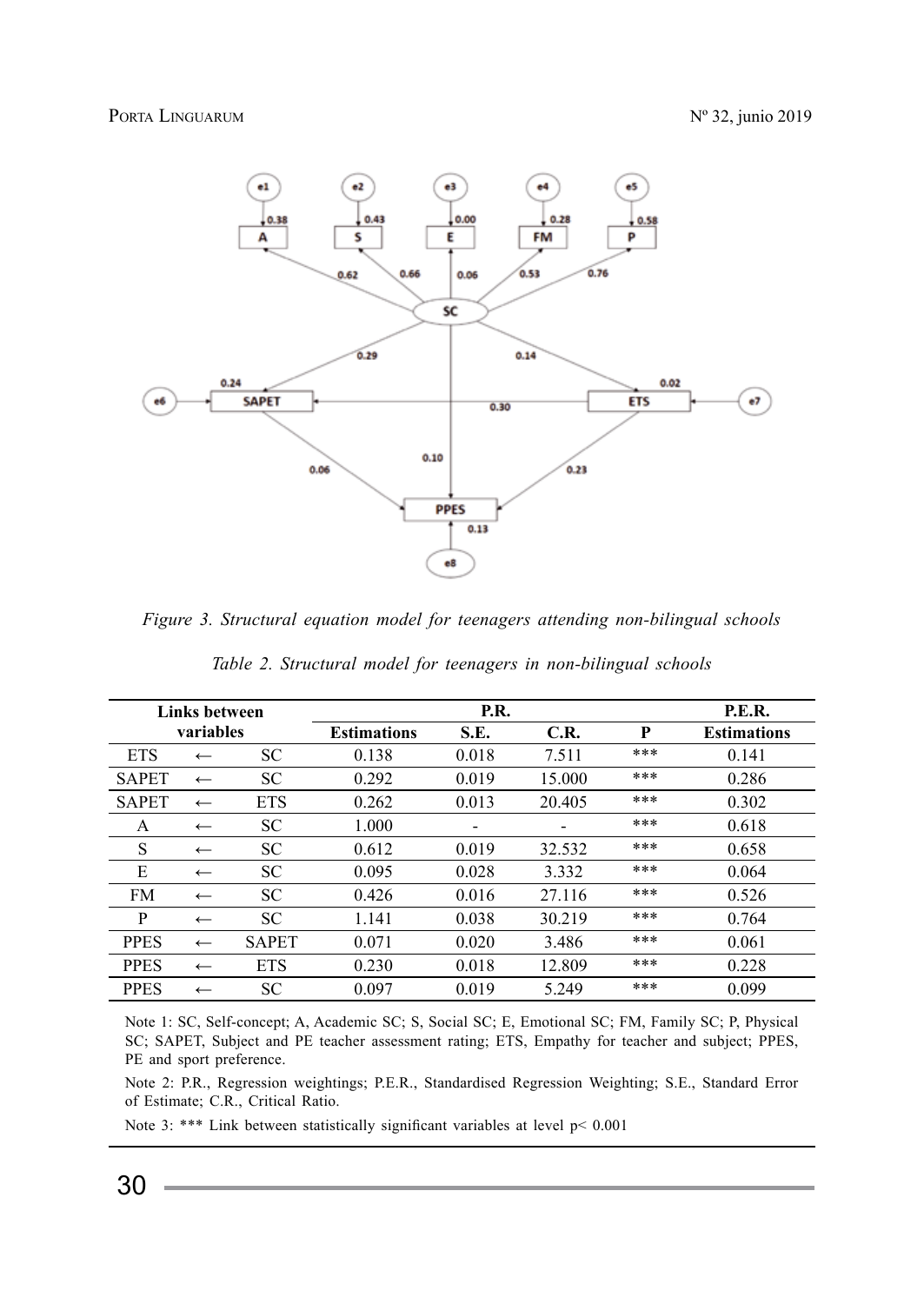Statistically significant positive and direct links at level  $p \leq .001$  between all the categories and component dimensions of self-concept. Analysis of the indicators of self-concept allows us to see that the physical dimension shows the strongest correlation coefficient (r  $= 0.764$ ), followed respectively by the social (r = 0.658), academic (r = 0.618) and family dimensions ( $r = 0.526$ ), with the emotional dimension revealing least influence ( $r = 0.061$ ).

Likewise, significant direct and positive associations are to be observed between Self Concept and Empathy felt toward subject and PE teacher ( $p \le 0.001$ ;  $r = 0.141$ ). Statistically significant differences at level  $p < 0.001$  are also to be observed between Self-Concept and the Assessment rating of the subject and PE teacher, revealing a direct link with a low correlation strength  $(r = 0.286)$ . Meanwhile Self-Concept and Preference for PE and sport show a direct and positive link with low correlation strength ( $r = 0.099$ ;  $p \le 0.001$ ).

Empathy felt toward subject and PE teacher reveals a positive and direct link of average correlation strength with Assessment rating of subject and PE teacher ( $r = 0.302$ ; p < 0.001) and Empathy felt toward subject and PE teacher is correlated directly and positively to Preference for PE and sport ( $r = 0.228$ ;  $p < 0.001$ ). Finally, Assessment rating of subject and PE teacher links positively and directly to Preference for PE and sport with a low correlation strength ( $r = 0.061$ ;  $p \le 0.001$ ).

## **4. Discussion and conclusions**

The study of bilingualism and its links with self- awareness and PE are concepts that have been studied before, due to the fact that they are central to the context of education in Spain (Cepero-González, García-Pérez & López-López, 2013; Coral & Lleixá, 2013; Salvador-García, Chiva-Bartoll & Isidori, 2017; López-Sánchez, Gris, Sánchez-Mompean, Zauder & Smith, 2018).

With regards to the influence of the various component dimensions of the self-construct on overall self-awareness, it can be seen that where teenager students attend bilingual schools, the academic dimension bears most weighting whereas their peers who attend non-bilingual schools give highest weighting to the physical dimension thereby revealing that the integration of a second language into the teaching-learning process benefits the acquisition of knowledge as found previously in the studies by Sotoca (2014) and López-Sánchez et al. (2018).

It should also be noted that the fact that the physical dimension is more highly valued in non-bilingual schools indicates that, in adolescence, one of the priority elements in the field of socialisation and emotional development is the practice of physical activity (Zurita-Ortega, Castro-Sánchez, Álvaro, Rodríguez & Pérez-Cortés, 2016; Martínez-Martínez, Castro-Sánchez, Rodríguez-Fernández, Zurita-Ortega, Chacón-Cuberos & Espejo-Garcés, 2018).

The data obtained in the study show that although PE forms a normal part of a teenager's education, the fact that the subject is given in a second language in a bilingual school consolidates the academic element and also bears more weighting on the social, family and emotional aspects of the self-concept of these students. These findings confirm the importance of teaching in a second language in favouring social, emotional (Mitchell & Myles, 2004) and family dimensions of self (Hernández-Prados, Gambín & Tolino, 2018).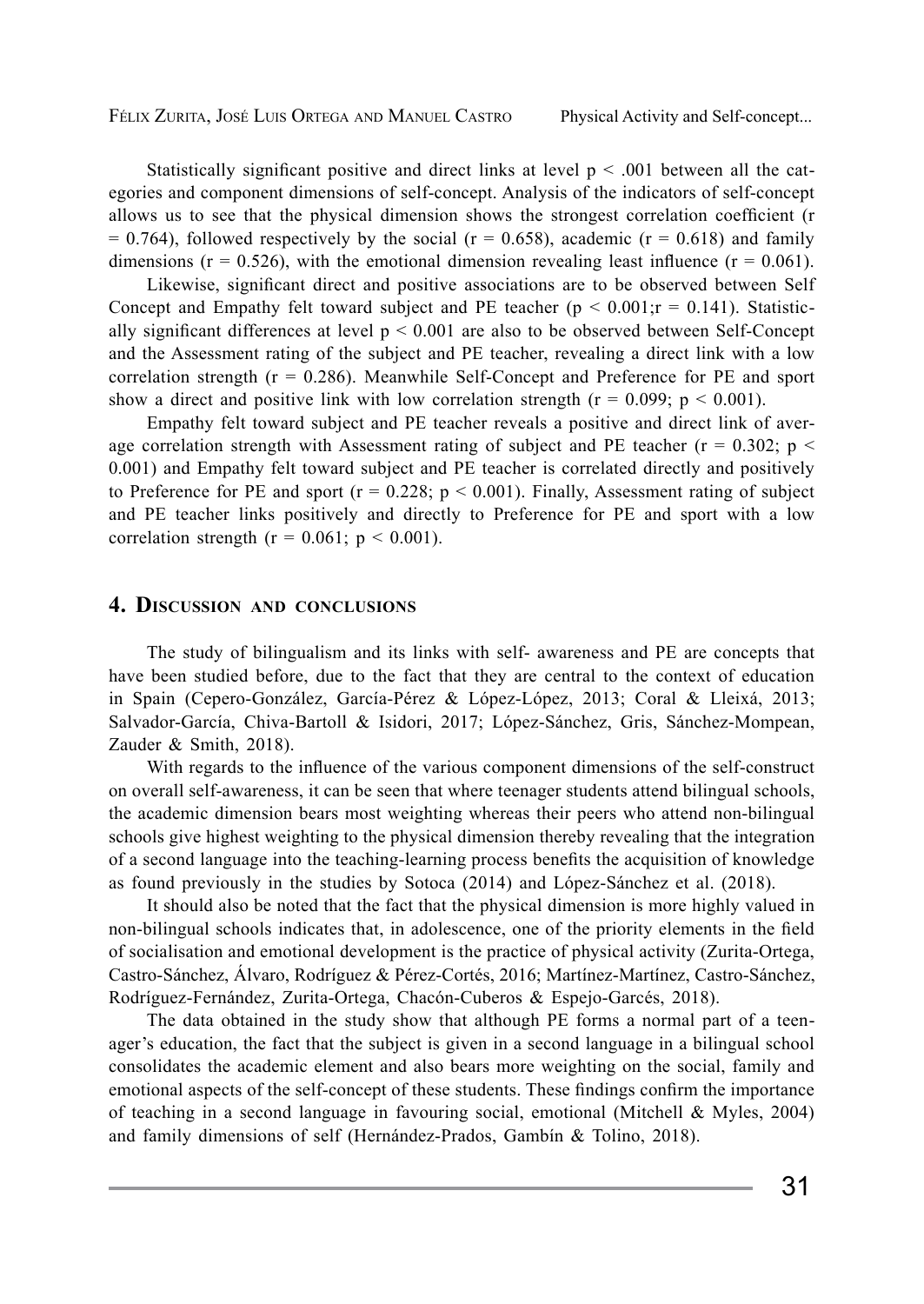Following along this same line of argument, there is seen to be a direct and positive link between Self Concept and Empathy felt toward subject and PE teacher with greater correlation strength in teenagers attending bilingual schools than in those who do not, proving that learning in another language creates greater empathy and showing the great potential that bilingual PE teaching can have (Hernández-Garijo et al., 2018).

There is also a stronger link in bilingual schools between teenagers' Empathy toward subject and PE teacher, Assessment rating of subject and PE teacher and Preference for PE and sport along the lines suggested by Cepero-González et al. (2013), which indicate greater ease of producing PE training in another language than is required in other subjects. These findings also connect with the research of Fernández-Barrionuevo (2009), who underlines the importance of instructions toward performing activities for the bilingual PE teacher and thus the direct association between communication of contents and performance. This situation is similar to that posited by Johnson, Erwin, Kipp & Beighle (2017) and Castro-Sánchez et al. (2019) with respect to the importance of PE in teenagers' education, in that it stimulates their levels of motivation; here importance is given to practical application of methodologies that motivate students to reach high levels of English proficiency while promoting their physical, social and cognitive development (Toumpaniari et al., 2015).

We should also mention the benefits of teaching in a second language as confirmed by the data obtained by Baker (2001) and Davies (2009), both of whom indicate that the acquisition of more than two languages develops a meta-linguistic awareness together with creativity, and that studying in bilingual schools favours the acquisition of linguistic competence in other languages.

The analysis of the direct and positive link between concept of self and preference for PE and sport, showing a greater correlation between the two in teenagers attending bilingual schools is important given the incidence of sport in teenagers and how greater interest may incline them toward this activity and away from others as indicated by Castro-Sánchez, Zurita-Ortega, Martínez-Martínez, Chacón-Cuberos & Espejo-Garcés (2016).

It should also be mentioned that there were limitations encountered in this study due to the fact that, although cross-sectional, the data were restricted to one specific moment in time. Another limitation was that the results could not be extended toward the rest of the teenage population in Spain but rather are restricted to a local analysis of teenagers in Andalusia. We should further indicate the possible need to have added to the questionnaire items relating directly to parents to see the degree to which family might influence students.

The main conclusions of this study indicate the influence of the academic aspect of self-concept in teenagers receiving PE in bilingual schools as opposed to the physical aspect weighted more strongly in the case of their peers in non-bilingual educational settings. Likewise, the results of the study establish the existence of a direct and positive link between self-concept and empathy toward subject and PE teacher, together with the value attached to PE as made manifest through the assessment rating of teacher and subject in students who attend bilingual schools. Last but not least, the study concludes that the link between self-concept and preference for PE and sport is stronger in bilingual educational contexts.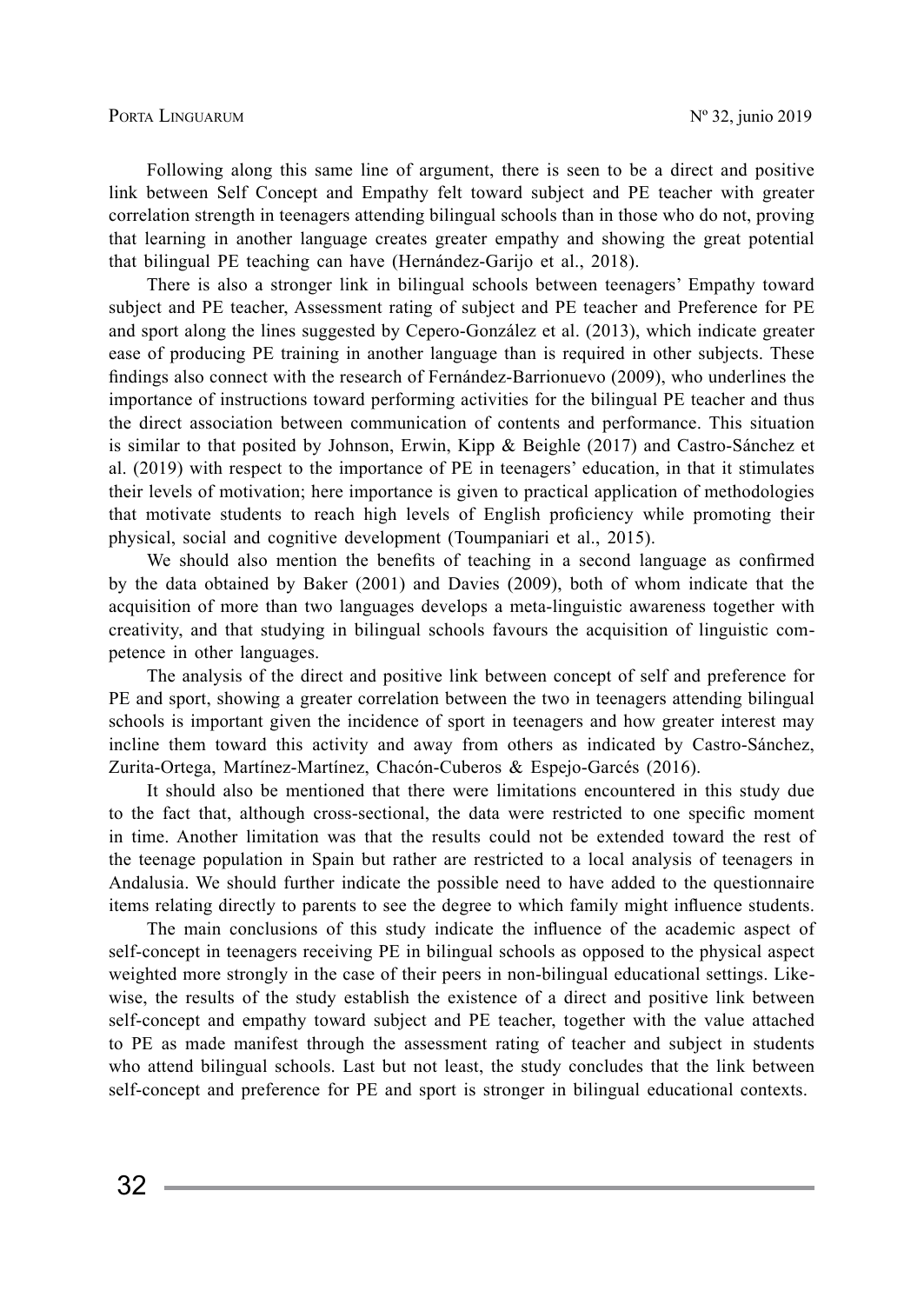## **5. References**

- Amor, T., & Pascual, L.F. (2012). *Actividades bilingües de EF de base: EF y bilingüismo.* Madrid: Editorial CCS.
- Baker, C. (2001) *Foundations of bilingual education and bilingualism. (2nd edition)* Clevedon: Multilingual Matters.
- Boldizsár, G. (2003). *An introduction to the current European context in language teaching.* Strasbourg: European Centre for Modern Languages.
- Castejón, J.L. (2014). *Aprendizaje y rendimiento académico*. España: Editorial Club Universitario.
- Castro-Sánchez, M., Zurita-Ortega, F., García-Marmol, E. & Chacón-Cuberos, R. (2019)*.* Motivational climate towards the practice of physical activity, self-concept, and healthy factors in the school environment. *Sustainability*, *11*(4), 999. https://doi.org/10.3390/su11040999
- Castro-Sánchez, M., Zurita-Ortega, F., Martínez-Martínez, A., Chacón-Cuberos, R. & Espejo-Garcés, T. (2016). Clima motivacional de los adolescentes y su relación con el género, la práctica de actividad física, la modalidad deportiva, la práctica deportiva federada y la actividad física familiar. *RICYDE. Revista Internacional de Ciencias del Deporte, 45*(12), 262-277.
- Cepero-González, M., García-Pérez, A. & López-López, M. (2013). Diseño de un Programa de intervención bilingüe para el área de Educación Física basado en la competencia digital. *Porta Linguarum*, 19, 257-273.
- Coral, J. & Lleixa, T. (2013). Las tareas en el aprendizaje integrado de educación física y lengua extranjera (AICLE). Determinación de las características de las tareas mediante el análisis del diario de clase. *Retos, 24,* 79-84.
- Davies, P. (2009). Strategic management of ELT in public educational systems: Trying to reduce failure, increase success. *Electronic Journal for English as a Second Language, 13*(3), 1-22.
- Durán, R. & Beltrán, F. (2016). A regional assessment of bilingual programmes in Primary and Secondary schools: The teachers' view. *Porta Linguarum, 25,* 79-92.
- Durán, R. (2018). Análisis comparativo de la percepción de los docentes sobre los programas bilingües en la Educación Primaria y Secundaria, *Revista Complutense de Educación,* 29(3), 865-880.
- Fernández-Barrionuevo, E. (2009). La secuenciación de contenidos lingüísticos dentro de la Educación Física Bilingüe. *Revista Digital Innovación y Experiencias Educativas*, *23,* 1-9.
- Fernández-Zabala, A., Rodríguez-Fernández, A. & Goñi, A. (2016). Th structure of the Social Self Concept (SSC) questionnaire. *Anales de Psicología, 32*(1), 199-205.
- Flores, P. E., Medrano, L. A. & Manoiloff, L. M. (2014). Estado de ánimo y juicios de autoconcepto en universitarios: análisis desde un abordaje basado en redes semánticas naturales. *Revista Interamericana de Psicología, 48*(2), 291-307.
- Frank, R. A. (2000). Medical communication: non-native English speaking patients and native English speaking professionals. *English for Specific Purposes, 19,* 31-62.
- Gámez, E., Díaz, J. M., Marrero, H., Galindo, M. P. & Breva, A. (2014). Relaciones entre el autoconcepto relacional, la elección de metas y la satisfacción de necesidades psicológicas en estudiantes universitarios. *Universitas Psychologica, 13*(4), 1289-1303.
- García, F. & Musitu, G. (1999). *AF5: Autoconcepto Forma 5.* Madrid: TEA Ediciones.
- García-Calvo, S. & Salaberri, M.S. (2018). Physical Education and English: Constructivist vs traditional approaches in bilingual and non-bilingual education. *Sportis, 4*(2), 364-387.
- García-Sánchez, M.E., & Cruz, M.L. (2013). Factores motivacionales extrínsecos e intrínsecos en el aula de inglés: análisis empírico. *Porta Linguarum, 19,* 275-297.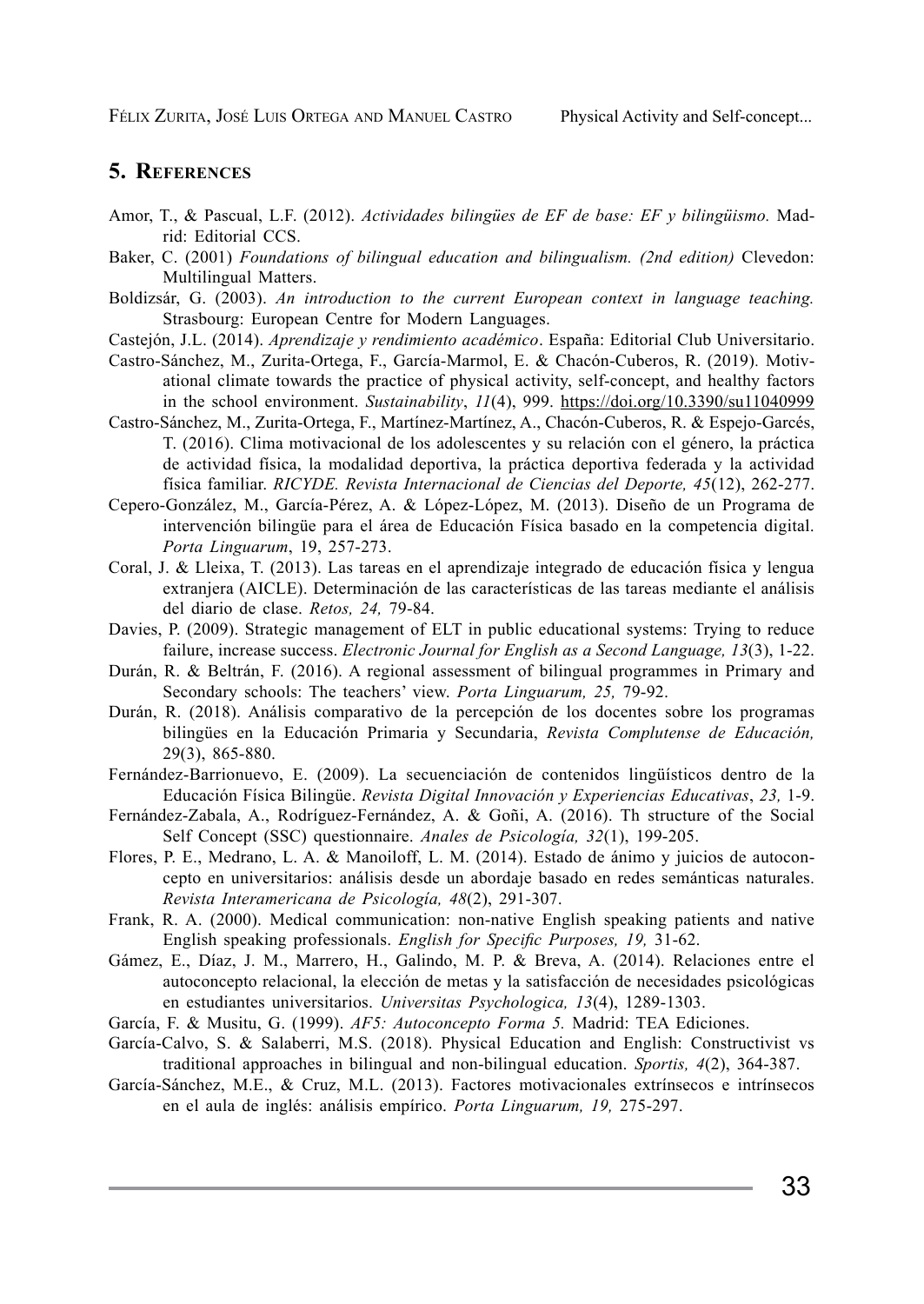- Gargallo, B., Garfella, P. R., Sánchez, F., Ros, C. & Serra, B. (2009). La influencia del autoconcepto en el rendimiento académico en estudiantes universitarios. *Revista española de Orientación Psicopedagógica, 20*(1), 16-28.
- Gómez, A., Solaz, J.J. & Sanjosé, V. (2014). Competencia en Lengua Inglesa de Estudiantes Universitarios Españoles en el contexto del EEES: nivel de dominio Lingüístico, Estrategias Metacognitivas y Hábitos Lectores. *Revista de Educación, 363,* 154-183.
- González, R. P. (2015). Interculturalidad en clase de Francés Lengua Extranjera Actividades para abrirse al mundo. *Campo Abierto, 33*(1), 117-136.
- González-Pienda, J.A., Núñez Pérez, J.C., González-Pumariega, S., Álvarez, L., Roces, C. & García, M. (2002). A Structural Equation model of Parental Involment, Motivational and Aptitudinal Characteristics, and Academic Achievement. *The Journal of Experimental Education, 70*(3), 257-287.
- González-Valero, G., Zurita-Ortega, F. & Martínez-Martínez, A. (2017). Panorama motivacional y de actividad física en estudiantes: una revisión sistemática. *Education, Sport, Health and Physical Activity, 1*(1), 41-58.
- Goñi, E. & Fernández, A. (2007). Los dominios social y personal del autoconcepto. *Revista de Psicodidáctica*, *12*(2), 179-194.
- Goñi, E., Madariaga, J. M, Axpe, I. & Goñi, A. (2011). Structure of the Personal Self-Concept (PSC) questionnaire. *International Journal of Clinical and Health Psychology, 11*(3), 509-522.
- Halbach, A. (2008). Una metodología para la enseñanza bilingüe en la etapa de Primaria. *Revista de Educación, 345,* 455-466.
- Hernández-Garijo, A., Hortigüela, D. & Pérez-Pueyo, A. (2018). Percepción de coordinadores de programas bilingües y docentes de Educación Física en inglés en secundaria sobre el proceso de implantación y desarrollo del bilingüismo en la Comunidad de Castilla y León. *Retos: Nuevas tendencias en EF, Deporte y Recreación, 33,* 63-68.
- Hernández-Prados, M.A., Gambín, M. J., & Tolino, A. C. (2018). The perception of families about the teaching of second languages, *Revista Fuentes, 20*(1), 11-27.
- Hoffmann, C. (2014). *An introduction to bilingualism*. Routledge: Taylor & Francis.
- Jiménez-Morales, M. I. & López-Zafra, E. (2008). El autoconcepto emocional como factor de riesgo emocional en estudiantes universitarios, diferencias de género y edad. *Boletín de Psicología, 93*, 21-39.
- Johnson, C. E., Erwin, H. E., Kipp, L. & Beighle, A. (2017). Student perceived motivational climate, enjoyment, and physical activity in middle school physical education. *Journal of Teaching in Physical Education, 36,* 398–408.
- Lohbeck, A., Nitkowski, D. & Petermann, F. (2016). A control value theory approach: relationships between academic self-concept, interest, and test anxiety in elementary school children. *Child and Youth Care Forum, 45*(6), 887-904. doi: 10.1007/s10566-016-9362-1
- López-Sánchez, G. F., Gris, J., Sánchez-Mompean, S., Zauder, R. & Smith, L. (2018). Bilingual physical education in english. Opinion and qualification of PE teachers of primary education. *SPORT TK: Revista Euroamericana de Ciencias del Deporte, 7*(2), 7-18.
- Madrid, D., & Corral-Robles, S. (2018). The Written Competence of Students from Bilingual and Monolingual Programs in Secondary Education, *Revista Mexicana de Investigación Educativa, 23*(76), 179-202.
- Marsh, H. W. (2007). *Handbook of sport psychology. Third Edition*. Tenenbaum and R. C. Eklund: New Jersey. doi: 10.1002/9781118270011.ch35